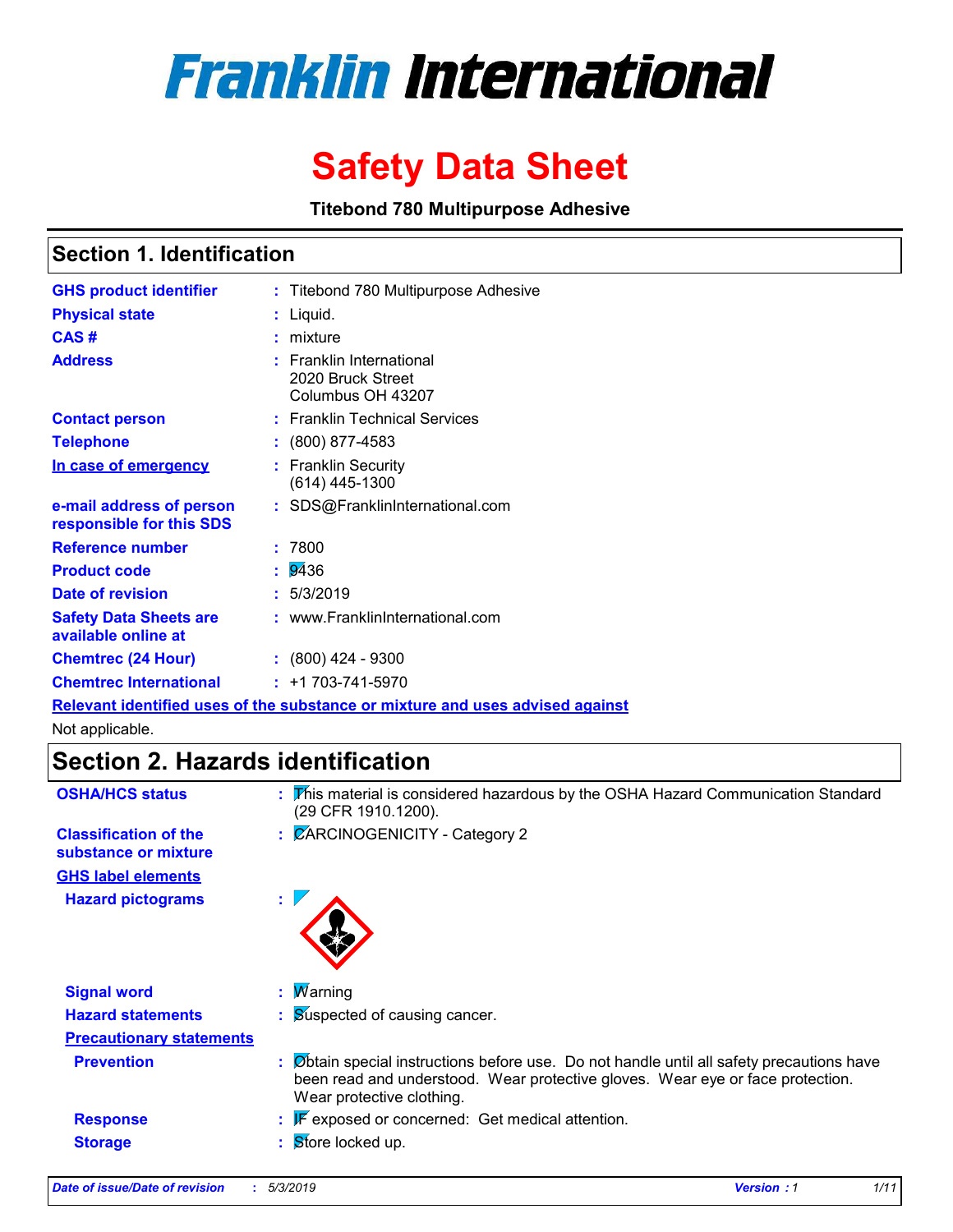# **Section 2. Hazards identification**

**Disposal :** Dispose of contents and container in accordance with all local, regional, national and international regulations.

#### **Hazards not otherwise classified**

# **Section 3. Composition/information on ingredients**

**:** None known.

| <b>Substance/mixture</b> | Mixture |       |                   |
|--------------------------|---------|-------|-------------------|
| Ingredient name          |         |       | <b>CAS number</b> |
| <b>V</b> inyl acetate    |         | .≤0.3 | 108-05-4          |

Any concentration shown as a range is to protect confidentiality or is due to batch variation.

**There are no additional ingredients present which, within the current knowledge of the supplier and in the concentrations applicable, are classified as hazardous to health or the environment and hence require reporting in this section.**

**Occupational exposure limits, if available, are listed in Section 8.**

## **Section 4. First aid measures**

| <b>Description of necessary first aid measures</b> |                                                                                                                                                                                                                                                                                                                                                                                                                                                                                                                                                                                                                                                                                                                                                                         |
|----------------------------------------------------|-------------------------------------------------------------------------------------------------------------------------------------------------------------------------------------------------------------------------------------------------------------------------------------------------------------------------------------------------------------------------------------------------------------------------------------------------------------------------------------------------------------------------------------------------------------------------------------------------------------------------------------------------------------------------------------------------------------------------------------------------------------------------|
| <b>Eye contact</b>                                 | : Immediately flush eyes with plenty of water, occasionally lifting the upper and lower<br>eyelids. Check for and remove any contact lenses. Continue to rinse for at least 10<br>minutes. Get medical attention.                                                                                                                                                                                                                                                                                                                                                                                                                                                                                                                                                       |
| <b>Inhalation</b>                                  | Remove victim to fresh air and keep at rest in a position comfortable for breathing. If<br>not breathing, if breathing is irregular or if respiratory arrest occurs, provide artificial<br>respiration or oxygen by trained personnel. It may be dangerous to the person providing<br>aid to give mouth-to-mouth resuscitation. Get medical attention. If unconscious, place<br>in recovery position and get medical attention immediately. Maintain an open airway.<br>Loosen tight clothing such as a collar, tie, belt or waistband.                                                                                                                                                                                                                                 |
| <b>Skin contact</b>                                | Mush contaminated skin with plenty of water. Remove contaminated clothing and<br>shoes. Continue to rinse for at least 10 minutes. Get medical attention. Wash clothing<br>before reuse. Clean shoes thoroughly before reuse.                                                                                                                                                                                                                                                                                                                                                                                                                                                                                                                                           |
| <b>Ingestion</b>                                   | Wash out mouth with water. Remove dentures if any. Remove victim to fresh air and<br>keep at rest in a position comfortable for breathing. If material has been swallowed and<br>the exposed person is conscious, give small quantities of water to drink. Stop if the<br>exposed person feels sick as vomiting may be dangerous. Do not induce vomiting<br>unless directed to do so by medical personnel. If vomiting occurs, the head should be<br>kept low so that vomit does not enter the lungs. Get medical attention. Never give<br>anything by mouth to an unconscious person. If unconscious, place in recovery position<br>and get medical attention immediately. Maintain an open airway. Loosen tight clothing<br>such as a collar, tie, belt or waistband. |
|                                                    | Most important symptoms/effects, acute and delayed                                                                                                                                                                                                                                                                                                                                                                                                                                                                                                                                                                                                                                                                                                                      |
| <b>Potential acute health effects</b>              |                                                                                                                                                                                                                                                                                                                                                                                                                                                                                                                                                                                                                                                                                                                                                                         |
| <b>Eye contact</b>                                 | : This product may irritate eyes upon contact.                                                                                                                                                                                                                                                                                                                                                                                                                                                                                                                                                                                                                                                                                                                          |
| <b>Inhalation</b>                                  | : No known significant effects or critical hazards.                                                                                                                                                                                                                                                                                                                                                                                                                                                                                                                                                                                                                                                                                                                     |
| <b>Skin contact</b>                                | : No known significant effects or critical hazards.                                                                                                                                                                                                                                                                                                                                                                                                                                                                                                                                                                                                                                                                                                                     |
| <b>Ingestion</b>                                   | : No known significant effects or critical hazards.                                                                                                                                                                                                                                                                                                                                                                                                                                                                                                                                                                                                                                                                                                                     |
| <b>Over-exposure signs/symptoms</b>                |                                                                                                                                                                                                                                                                                                                                                                                                                                                                                                                                                                                                                                                                                                                                                                         |
| <b>Eye contact</b>                                 | : No specific data.                                                                                                                                                                                                                                                                                                                                                                                                                                                                                                                                                                                                                                                                                                                                                     |
| <b>Inhalation</b>                                  | : No specific data.                                                                                                                                                                                                                                                                                                                                                                                                                                                                                                                                                                                                                                                                                                                                                     |
| <b>Skin contact</b>                                | : No specific data.                                                                                                                                                                                                                                                                                                                                                                                                                                                                                                                                                                                                                                                                                                                                                     |
| <b>Ingestion</b>                                   | : No specific data.                                                                                                                                                                                                                                                                                                                                                                                                                                                                                                                                                                                                                                                                                                                                                     |
|                                                    | <b>Indication of immediate medical attention and special treatment needed, if necessary</b>                                                                                                                                                                                                                                                                                                                                                                                                                                                                                                                                                                                                                                                                             |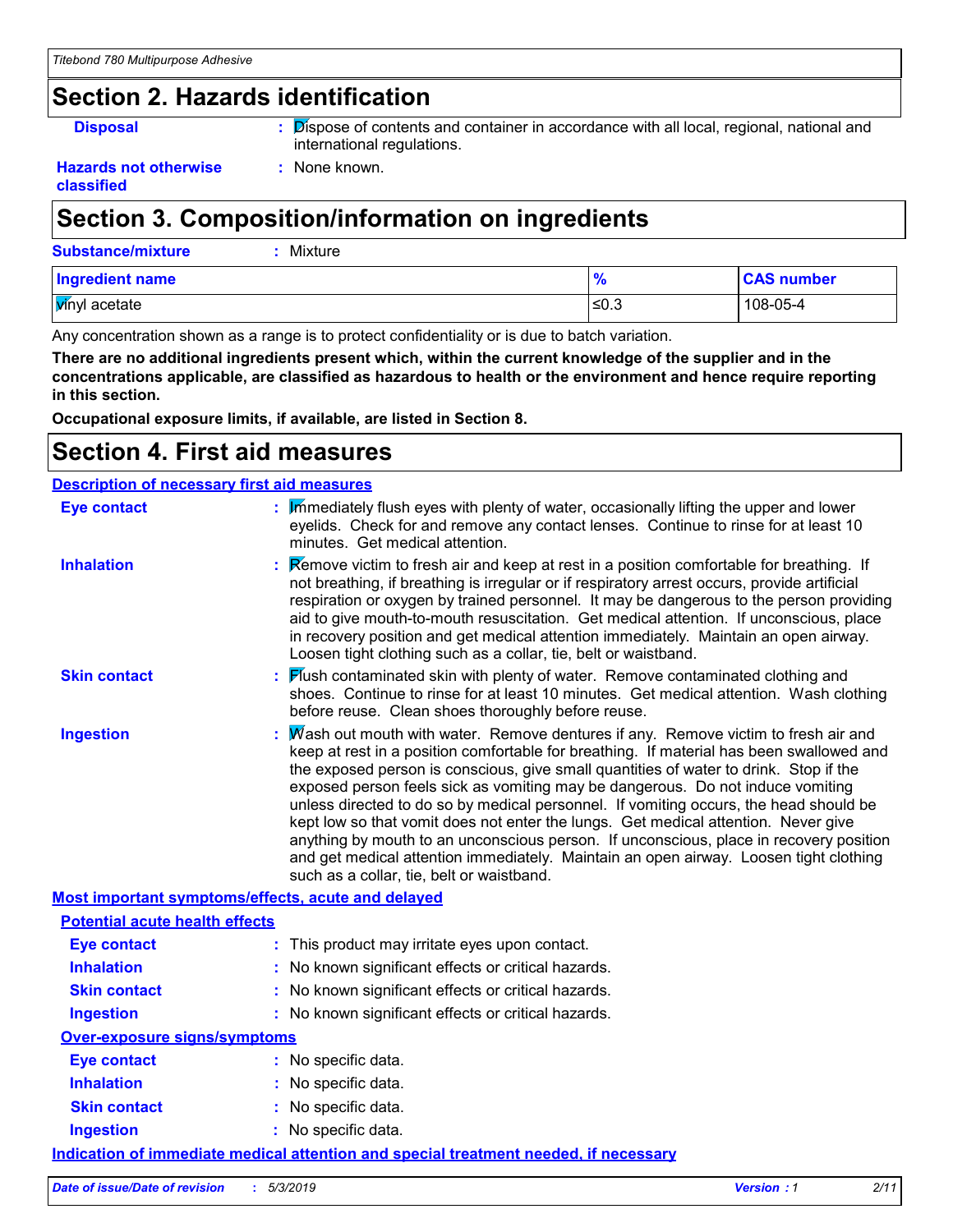# **Section 4. First aid measures**

| <b>Notes to physician</b>         | : Treat symptomatically. Contact poison treatment specialist immediately if large<br>quantities have been ingested or inhaled.                                                |
|-----------------------------------|-------------------------------------------------------------------------------------------------------------------------------------------------------------------------------|
| <b>Specific treatments</b>        | : No specific treatment.                                                                                                                                                      |
| <b>Protection of first-aiders</b> | : Mo action shall be taken involving any personal risk or without suitable training. It may<br>be dangerous to the person providing aid to give mouth-to-mouth resuscitation. |

**See toxicological information (Section 11)**

### **Section 5. Fire-fighting measures**

| <b>Extinguishing media</b>                               |                                                                                                                                                                                                   |
|----------------------------------------------------------|---------------------------------------------------------------------------------------------------------------------------------------------------------------------------------------------------|
| <b>Suitable extinguishing</b><br>media                   | : Use an extinguishing agent suitable for the surrounding fire.                                                                                                                                   |
| <b>Unsuitable extinguishing</b><br>media                 | : None known.                                                                                                                                                                                     |
| <b>Specific hazards arising</b><br>from the chemical     | : In a fire or if heated, a pressure increase will occur and the container may burst.                                                                                                             |
| <b>Hazardous thermal</b><br>decomposition products       | Decomposition products may include the following materials:<br>carbon dioxide<br>carbon monoxide                                                                                                  |
| <b>Special protective actions</b><br>for fire-fighters   | Promptly isolate the scene by removing all persons from the vicinity of the incident if<br>there is a fire. No action shall be taken involving any personal risk or without suitable<br>training. |
| <b>Special protective</b><br>equipment for fire-fighters | Fire-fighters should wear appropriate protective equipment and self-contained breathing<br>apparatus (SCBA) with a full face-piece operated in positive pressure mode.                            |

### **Section 6. Accidental release measures**

| <b>Personal precautions, protective equipment and emergency procedures</b> |  |                                                                                                                                                                                                                                                                                                                                                                                                                                                                                                                                                                                                                                                                                                            |
|----------------------------------------------------------------------------|--|------------------------------------------------------------------------------------------------------------------------------------------------------------------------------------------------------------------------------------------------------------------------------------------------------------------------------------------------------------------------------------------------------------------------------------------------------------------------------------------------------------------------------------------------------------------------------------------------------------------------------------------------------------------------------------------------------------|
| For non-emergency<br>personnel                                             |  | : No action shall be taken involving any personal risk or without suitable training.<br>Evacuate surrounding areas. Keep unnecessary and unprotected personnel from<br>entering. Do not touch or walk through spilled material. Avoid breathing vapor or mist.<br>Provide adequate ventilation. Wear appropriate respirator when ventilation is<br>inadequate. Put on appropriate personal protective equipment.                                                                                                                                                                                                                                                                                           |
| For emergency responders                                                   |  | : If specialized clothing is required to deal with the spillage, take note of any information in<br>Section 8 on suitable and unsuitable materials. See also the information in "For non-<br>emergency personnel".                                                                                                                                                                                                                                                                                                                                                                                                                                                                                         |
| <b>Environmental precautions</b>                                           |  | : Avoid dispersal of spilled material and runoff and contact with soil, waterways, drains<br>and sewers. Inform the relevant authorities if the product has caused environmental<br>pollution (sewers, waterways, soil or air).                                                                                                                                                                                                                                                                                                                                                                                                                                                                            |
| <b>Methods and materials for containment and cleaning up</b>               |  |                                                                                                                                                                                                                                                                                                                                                                                                                                                                                                                                                                                                                                                                                                            |
| <b>Small spill</b>                                                         |  | : Stop leak if without risk. Move containers from spill area. Dilute with water and mop up<br>if water-soluble. Alternatively, or if water-insoluble, absorb with an inert dry material and<br>place in an appropriate waste disposal container. Dispose of via a licensed waste<br>disposal contractor.                                                                                                                                                                                                                                                                                                                                                                                                   |
| <b>Large spill</b>                                                         |  | Stop leak if without risk. Move containers from spill area. Approach release from<br>upwind. Prevent entry into sewers, water courses, basements or confined areas. Wash<br>spillages into an effluent treatment plant or proceed as follows. Contain and collect<br>spillage with non-combustible, absorbent material e.g. sand, earth, vermiculite or<br>diatomaceous earth and place in container for disposal according to local regulations<br>(see Section 13). Dispose of via a licensed waste disposal contractor. Contaminated<br>absorbent material may pose the same hazard as the spilled product. Note: see<br>Section 1 for emergency contact information and Section 13 for waste disposal. |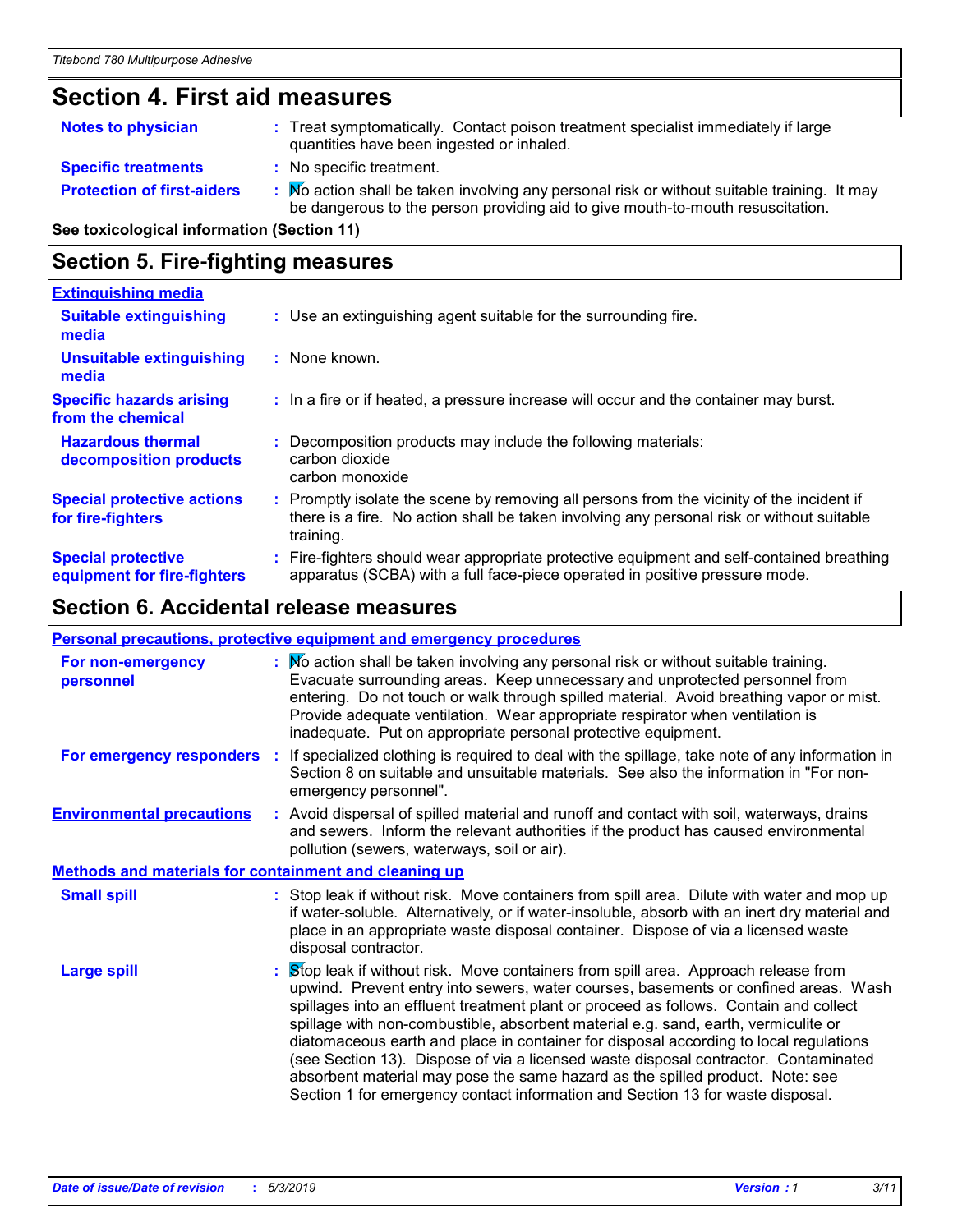# **Section 7. Handling and storage**

| <b>Precautions for safe handling</b>                                             |                                                                                                                                                                                                                                                                                                                                                                                                                                                                                                                                                                                                                                                                                          |
|----------------------------------------------------------------------------------|------------------------------------------------------------------------------------------------------------------------------------------------------------------------------------------------------------------------------------------------------------------------------------------------------------------------------------------------------------------------------------------------------------------------------------------------------------------------------------------------------------------------------------------------------------------------------------------------------------------------------------------------------------------------------------------|
| <b>Protective measures</b>                                                       | $\mathbf{P}$ ut on appropriate personal protective equipment (see Section 8). Avoid exposure -<br>obtain special instructions before use. Do not handle until all safety precautions have<br>been read and understood. Do not get in eyes or on skin or clothing. Do not ingest.<br>Avoid breathing vapor or mist. If during normal use the material presents a respiratory<br>hazard, use only with adequate ventilation or wear appropriate respirator. Keep in the<br>original container or an approved alternative made from a compatible material, kept<br>tightly closed when not in use. Empty containers retain product residue and can be<br>hazardous. Do not reuse container. |
| <b>Advice on general</b><br>occupational hygiene                                 | : Eating, drinking and smoking should be prohibited in areas where this material is<br>handled, stored and processed. Workers should wash hands and face before eating,<br>drinking and smoking. Remove contaminated clothing and protective equipment before<br>entering eating areas. See also Section 8 for additional information on hygiene<br>measures.                                                                                                                                                                                                                                                                                                                            |
| <b>Conditions for safe storage,</b><br>including any<br><b>incompatibilities</b> | Store between the following temperatures: 10 to 32.222°C (50 to 90°F). Store in<br>accordance with local regulations. Store in original container protected from direct<br>sunlight in a dry, cool and well-ventilated area, away from incompatible materials (see<br>Section 10) and food and drink. Store locked up. Keep container tightly closed and<br>sealed until ready for use. Containers that have been opened must be carefully<br>resealed and kept upright to prevent leakage. Do not store in unlabeled containers.<br>Use appropriate containment to avoid environmental contamination. See Section 10 for<br>incompatible materials before handling or use.              |

# **Section 8. Exposure controls/personal protection**

### **Control parameters**

### **Occupational exposure limits**

| <b>Ingredient name</b>                            | <b>Exposure limits</b>                                                                                                                                                                                                                                                                                                                                                                                                                                           |
|---------------------------------------------------|------------------------------------------------------------------------------------------------------------------------------------------------------------------------------------------------------------------------------------------------------------------------------------------------------------------------------------------------------------------------------------------------------------------------------------------------------------------|
| winyl acetate                                     | ACGIH TLV (United States, 3/2018).<br>TWA: 10 ppm 8 hours.<br>TWA: 35 mg/m <sup>3</sup> 8 hours.<br>STEL: 15 ppm 15 minutes.<br>STEL: 53 mg/m <sup>3</sup> 15 minutes.<br>OSHA PEL 1989 (United States, 3/1989).<br>TWA: 10 ppm 8 hours.<br>TWA: 30 mg/m <sup>3</sup> 8 hours.<br>STEL: 20 ppm 15 minutes.<br>STEL: 60 mg/m <sup>3</sup> 15 minutes.<br>NIOSH REL (United States, 10/2016).<br>CEIL: 4 ppm 15 minutes.<br>CEIL: 15 mg/m <sup>3</sup> 15 minutes. |
| <b>Appropriate engineering</b><br><b>controls</b> | : Wuser operations generate dust, fumes, gas, vapor or mist, use process enclosures,<br>local exhaust ventilation or other engineering controls to keep worker exposure to<br>airborne contaminants below any recommended or statutory limits.                                                                                                                                                                                                                   |
| <b>Environmental exposure</b><br><b>controls</b>  | Emissions from ventilation or work process equipment should be checked to ensure<br>they comply with the requirements of environmental protection legislation. In some<br>cases, fume scrubbers, filters or engineering modifications to the process equipment<br>will be necessary to reduce emissions to acceptable levels.                                                                                                                                    |
| <b>Individual protection measures</b>             |                                                                                                                                                                                                                                                                                                                                                                                                                                                                  |
| <b>Hygiene measures</b>                           | : Wash hands, forearms and face thoroughly after handling chemical products, before<br>eating, smoking and using the lavatory and at the end of the working period.<br>Appropriate techniques should be used to remove potentially contaminated clothing.<br>Wash contaminated clothing before reusing. Ensure that eyewash stations and safety<br>showers are close to the workstation location.                                                                |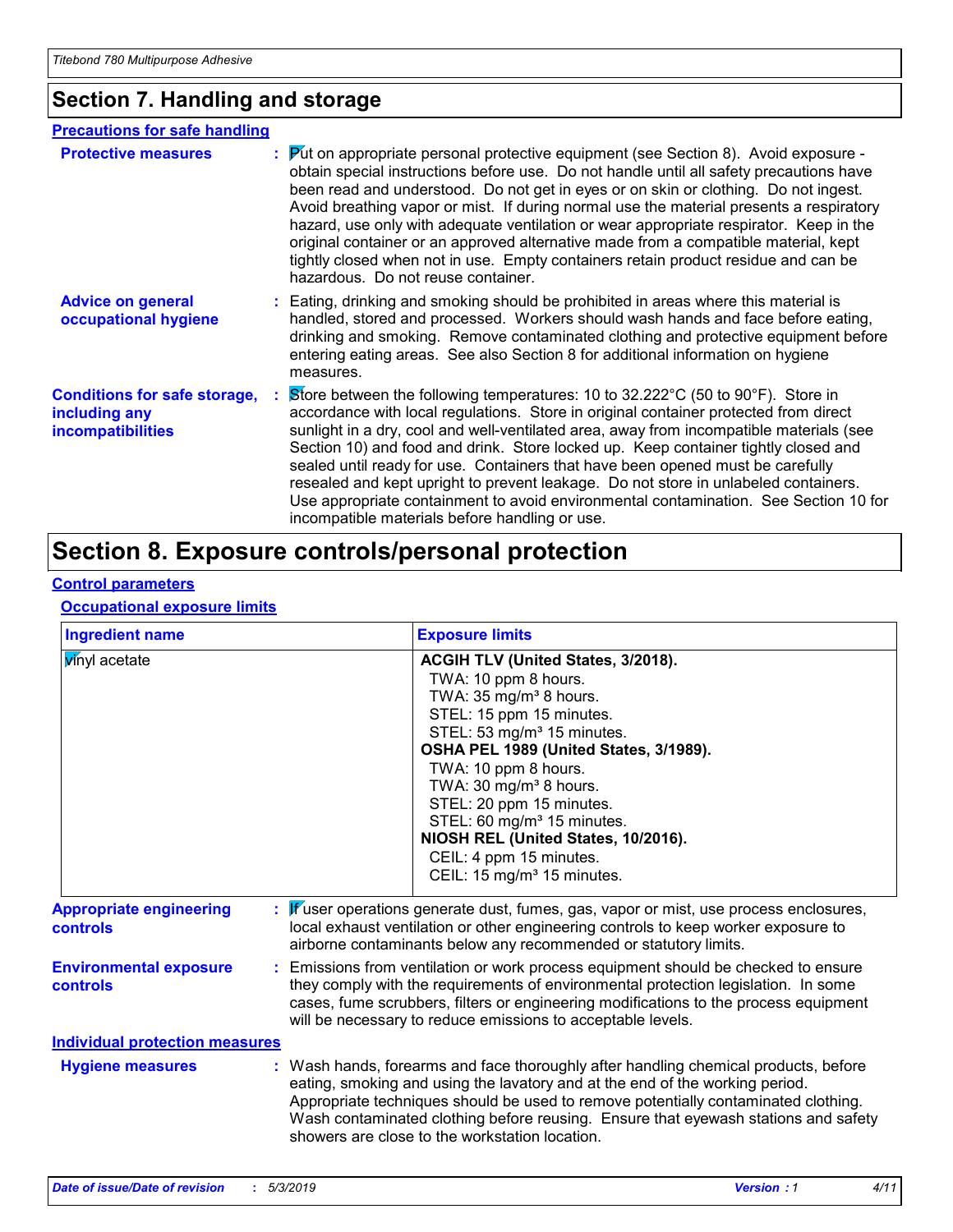# **Section 8. Exposure controls/personal protection**

| <b>Eye/face protection</b>    | : Safety eyewear complying with an approved standard should be used when a risk<br>assessment indicates this is necessary to avoid exposure to liquid splashes, mists,<br>gases or dusts. If contact is possible, the following protection should be worn, unless<br>the assessment indicates a higher degree of protection: safety glasses with side-<br>shields.                                                                                                                                                                                                                                                     |
|-------------------------------|------------------------------------------------------------------------------------------------------------------------------------------------------------------------------------------------------------------------------------------------------------------------------------------------------------------------------------------------------------------------------------------------------------------------------------------------------------------------------------------------------------------------------------------------------------------------------------------------------------------------|
| <b>Skin protection</b>        |                                                                                                                                                                                                                                                                                                                                                                                                                                                                                                                                                                                                                        |
| <b>Hand protection</b>        | : Chemical-resistant, impervious gloves complying with an approved standard should be<br>worn at all times when handling chemical products if a risk assessment indicates this is<br>necessary. Considering the parameters specified by the glove manufacturer, check<br>during use that the gloves are still retaining their protective properties. It should be<br>noted that the time to breakthrough for any glove material may be different for different<br>glove manufacturers. In the case of mixtures, consisting of several substances, the<br>protection time of the gloves cannot be accurately estimated. |
| <b>Body protection</b>        | : Personal protective equipment for the body should be selected based on the task being<br>performed and the risks involved and should be approved by a specialist before<br>handling this product.                                                                                                                                                                                                                                                                                                                                                                                                                    |
| <b>Other skin protection</b>  | : Appropriate footwear and any additional skin protection measures should be selected<br>based on the task being performed and the risks involved and should be approved by a<br>specialist before handling this product.                                                                                                                                                                                                                                                                                                                                                                                              |
| <b>Respiratory protection</b> | : Based on the hazard and potential for exposure, select a respirator that meets the<br>appropriate standard or certification. Respirators must be used according to a<br>respiratory protection program to ensure proper fitting, training, and other important<br>aspects of use.                                                                                                                                                                                                                                                                                                                                    |

# **Section 9. Physical and chemical properties**

### **Appearance**

| <b>Appearance</b>                                 |                                             |
|---------------------------------------------------|---------------------------------------------|
| <b>Physical state</b>                             | : Liquid. [Paste.]                          |
| <b>Color</b>                                      | $:$ Beige.                                  |
| Odor                                              | Characteristic.                             |
| <b>Odor threshold</b>                             | $\cdot$ Not available.                      |
| pH                                                | : 7.5 to 9                                  |
| <b>Melting point</b>                              | : Not available.                            |
| <b>Boiling point</b>                              | : $100^{\circ}$ C (212 $^{\circ}$ F)        |
| <b>Flash point</b>                                | Closed cup: >93.333°C (>200°F) [Setaflash.] |
| <b>Evaporation rate</b>                           | $:$ >1 (butyl acetate = 1)                  |
| <b>Flammability (solid, gas)</b>                  | : Not available.                            |
| Lower and upper explosive<br>(flammable) limits   | : Not available.                            |
| <b>VOC (less water, less</b><br>exempt solvents)  | $: 49.56$ g/l                               |
| <b>Volatility</b>                                 | $: 45.5\%$ (w/w)                            |
| <b>Vapor density</b>                              | : Not available.                            |
| <b>Relative density</b>                           | : 1.0737                                    |
| <b>Solubility</b>                                 | : Not available.                            |
| <b>Solubility in water</b>                        | : Not available.                            |
| <b>Partition coefficient: n-</b><br>octanol/water | : Not available.                            |
| <b>Auto-ignition temperature</b>                  | : Not available.                            |
| <b>Decomposition temperature</b>                  | $:$ Not available.                          |
| <b>Viscosity</b>                                  | : Not available.                            |
|                                                   |                                             |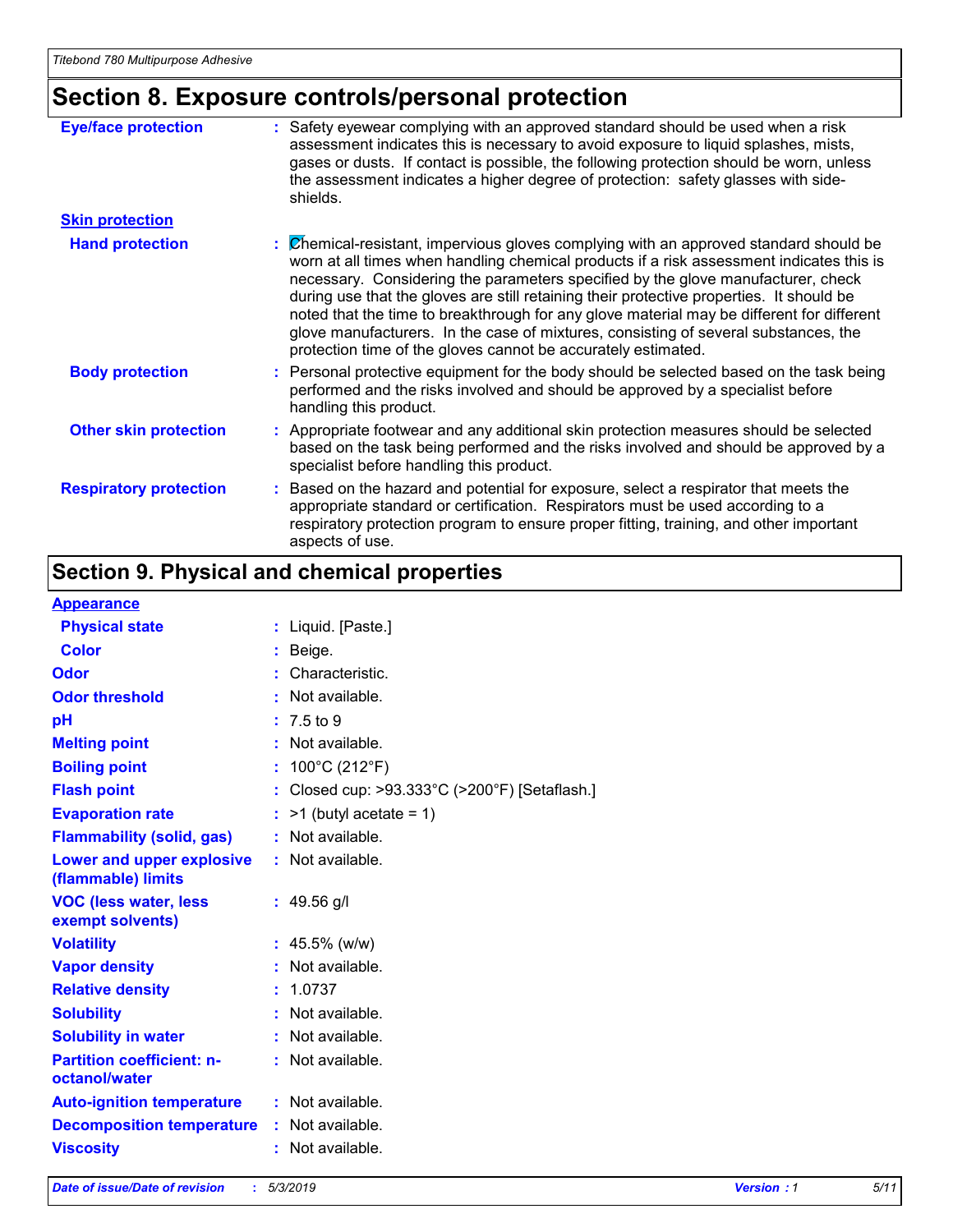### **Section 10. Stability and reactivity**

| <b>Reactivity</b>                            | : No specific test data related to reactivity available for this product or its ingredients.              |
|----------------------------------------------|-----------------------------------------------------------------------------------------------------------|
| <b>Chemical stability</b>                    | : The product is stable.                                                                                  |
| <b>Possibility of hazardous</b><br>reactions | : Under normal conditions of storage and use, hazardous reactions will not occur.                         |
| <b>Conditions to avoid</b>                   | : No specific data.                                                                                       |
| <b>Incompatible materials</b>                | : No specific data.                                                                                       |
| <b>Hazardous decomposition</b><br>products   | : Under normal conditions of storage and use, hazardous decomposition products should<br>not be produced. |

# **Section 11. Toxicological information**

### **Information on toxicological effects**

### **Acute toxicity**

| <b>Product/ingredient name</b> | <b>Result</b>                                            | <b>Species</b>       | <b>Dose</b>                                                       | <b>Exposure</b> |
|--------------------------------|----------------------------------------------------------|----------------------|-------------------------------------------------------------------|-----------------|
| <b>V</b> inyl acetate          | <b>LC50 Inhalation Vapor</b><br>LD50 Dermal<br>LD50 Oral | Rat<br>Rabbit<br>Rat | $11400$ mg/m <sup>3</sup><br>$ 2335 \text{ mg/kg} $<br>2900 mg/kg | I4 hours        |

### **Irritation/Corrosion**

Not available.

**Conclusion/Summary**

- **Skin Example 20 :** Prolonged or repeated contact can defat the skin and lead to irritation, cracking and/or dermatitis.
- **Eyes :** This product may irritate eyes upon contact.
- **Respiratory :** Inhalation of oil mist or vapors at elevated temperatures may cause respiratory irritation.

### **Sensitization**

Not available.

### **Mutagenicity**

Not available.

### **Carcinogenicity**

Not available.

### **Classification**

| <b>Product/ingredient name</b> | <b>OSHA</b> | <b>IARC</b> | <b>NTP</b> |
|--------------------------------|-------------|-------------|------------|
| <b>V</b> inyl acetate          |             | 2Β          |            |

### **Reproductive toxicity**

Not available.

### **Teratogenicity**

Not available.

### **Specific target organ toxicity (single exposure)**

| <b>Name</b>           | <b>Category</b> | <b>Route of</b><br>exposure | <b>Target organs</b>                     |
|-----------------------|-----------------|-----------------------------|------------------------------------------|
| <b>V</b> inyl acetate | Category 3      | Not applicable.             | Respiratory tract<br><b>l</b> irritation |

### **Specific target organ toxicity (repeated exposure)**

Not available.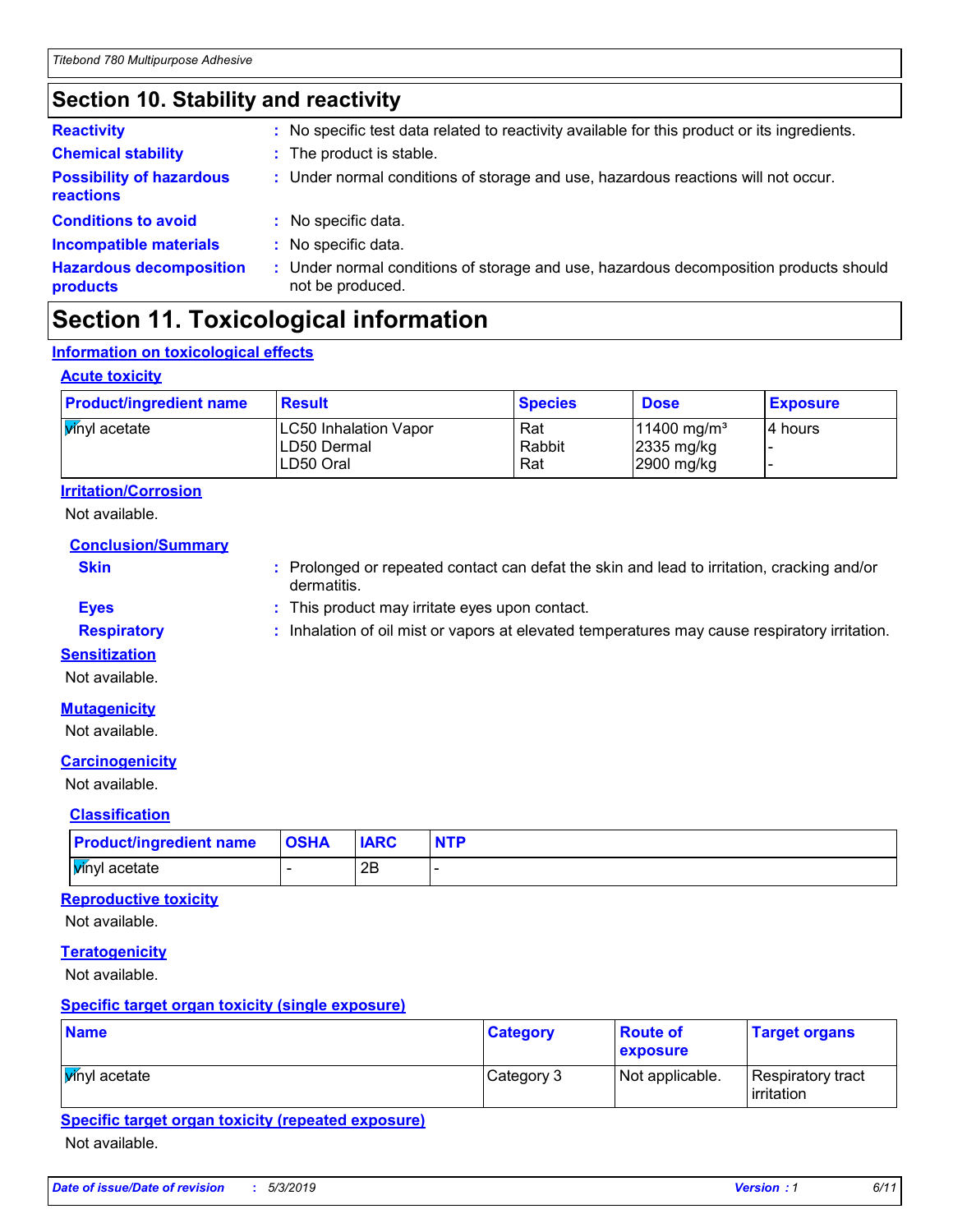# **Section 11. Toxicological information**

| <b>Aspiration hazard</b><br>Not available.             |                                                                                           |
|--------------------------------------------------------|-------------------------------------------------------------------------------------------|
| <b>Information on the likely</b><br>routes of exposure | : Routes of entry anticipated: Oral, Dermal, Inhalation.                                  |
| <b>Potential acute health effects</b>                  |                                                                                           |
| <b>Eye contact</b>                                     | This product may irritate eyes upon contact.                                              |
| <b>Inhalation</b>                                      | No known significant effects or critical hazards.                                         |
| <b>Skin contact</b>                                    | No known significant effects or critical hazards.                                         |
| <b>Ingestion</b>                                       | : No known significant effects or critical hazards.                                       |
|                                                        | <b>Symptoms related to the physical, chemical and toxicological characteristics</b>       |
| <b>Eye contact</b>                                     | : No specific data.                                                                       |
| <b>Inhalation</b>                                      | : No specific data.                                                                       |
| <b>Skin contact</b>                                    | : No specific data.                                                                       |
| <b>Ingestion</b>                                       | : No specific data.                                                                       |
|                                                        | Delayed and immediate effects and also chronic effects from short and long term exposure  |
| <b>Short term exposure</b>                             |                                                                                           |
| <b>Potential immediate</b><br>effects                  | : Not available.                                                                          |
| <b>Potential delayed effects</b>                       | : Not available.                                                                          |
| <b>Long term exposure</b>                              |                                                                                           |
| <b>Potential immediate</b><br>effects                  | : Not available.                                                                          |
| <b>Potential delayed effects</b>                       | : Not available.                                                                          |
| <b>Potential chronic health effects</b>                |                                                                                           |
| Not available.                                         |                                                                                           |
| <b>General</b>                                         | : No known significant effects or critical hazards.                                       |
| <b>Carcinogenicity</b>                                 | Suspected of causing cancer. Risk of cancer depends on duration and level of<br>exposure. |
| <b>Mutagenicity</b>                                    | : No known significant effects or critical hazards.                                       |
| <b>Teratogenicity</b>                                  | : No known significant effects or critical hazards.                                       |
| <b>Developmental effects</b>                           | No known significant effects or critical hazards.                                         |
| <b>Fertility effects</b>                               | : No known significant effects or critical hazards.                                       |
| <b>Numerical measures of toxicity</b>                  |                                                                                           |
| <b>Acute toxicity estimates</b>                        |                                                                                           |
|                                                        |                                                                                           |

Not available.

# **Section 12. Ecological information**

### **Toxicity**

| <b>Product/ingredient name</b> | <b>Result</b>                                   | <b>Species</b>                                   | <b>Exposure</b> |
|--------------------------------|-------------------------------------------------|--------------------------------------------------|-----------------|
| <b>V</b> inyl acetate          | Acute EC50 8.81 mg/l                            | Algae - Pseudokirchnerella<br>subcapitata        | 96 hours        |
|                                | Acute EC50 12.6 mg/l                            | Daphnia                                          | 48 hours        |
|                                | Acute LC50 10000 to 100000 µg/l<br>Marine water | Crustaceans - Crangon crangon -<br><b>Larvae</b> | 48 hours        |
|                                | Acute LC50 14000 µg/l Fresh water               | <b>Fish - Pimephales promelas</b>                | 96 hours        |
|                                | Chronic NOEC 1.58 mg/l                          | Algae - Pseudokirchnerella<br>subcapitata        | 96 hours        |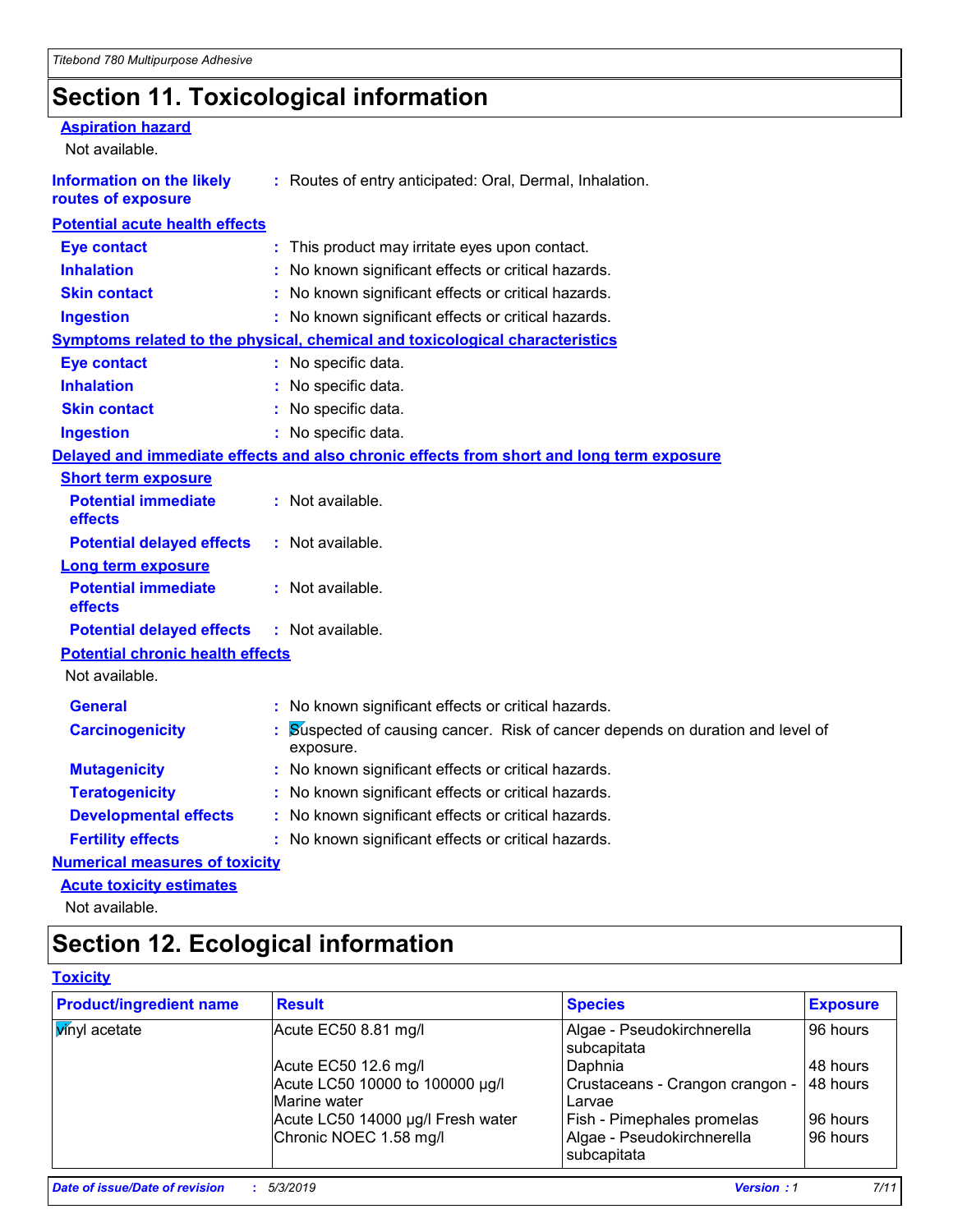# **Section 12. Ecological information**

### **Persistence and degradability**

| <b>Product/ingredient name</b>   | <b>Aquatic half-life</b> |            |  | <b>Photolysis</b> |  |
|----------------------------------|--------------------------|------------|--|-------------------|--|
| <b>V</b> inyl acetate            |                          |            |  | Readily           |  |
| <b>Bioaccumulative potential</b> |                          |            |  |                   |  |
| <b>Product/ingredient name</b>   | LogP <sub>ow</sub>       | <b>BCF</b> |  | <b>Potential</b>  |  |
| <b>V</b> inyl acetate            | 0.73                     | 3.16       |  | low               |  |
| <b>Mobility in soil</b>          |                          |            |  |                   |  |
| <b>Soil/water partition</b>      | : Not available.         |            |  |                   |  |

| <b>JUIL WALCH PALLILLUIT</b> |  |
|------------------------------|--|
| <b>coefficient (Koc)</b>     |  |

**Other adverse effects** : No known significant effects or critical hazards.

# **Section 13. Disposal considerations**

The generation of waste should be avoided or minimized wherever possible. Disposal of this product, solutions and any by-products should at all times comply with the requirements of environmental protection and waste disposal legislation and any regional local authority requirements. Dispose of surplus and non-recyclable products via a licensed waste disposal contractor. Waste should not be disposed of untreated to the sewer unless fully compliant with the requirements of all authorities with jurisdiction. Waste packaging should be recycled. Incineration or landfill should only be considered when recycling is not feasible. This material and its container must be disposed of in a safe way. Care should be taken when handling emptied containers that have not been cleaned or rinsed out. Empty containers or liners may retain some product residues. Avoid dispersal of spilled material and runoff and contact with soil, waterways, drains and sewers. **Disposal methods :**

# **Section 14. Transport information**

|                                      | <b>DOT</b><br><b>Classification</b> | <b>TDG</b><br><b>Classification</b> | <b>Mexico</b><br><b>Classification</b> | <b>ADR/RID</b>           | <b>IMDG</b>              | <b>IATA</b>    |
|--------------------------------------|-------------------------------------|-------------------------------------|----------------------------------------|--------------------------|--------------------------|----------------|
| <b>UN number</b>                     | Not regulated.                      | Not regulated.                      | Not regulated.                         | Not regulated.           | Not regulated.           | Not regulated. |
| <b>UN proper</b><br>shipping name    | $\blacksquare$                      | ۰                                   | ۰                                      | -                        |                          |                |
| <b>Transport</b><br>hazard class(es) | $\blacksquare$                      | $\overline{\phantom{a}}$            | $\overline{\phantom{a}}$               | $\overline{\phantom{a}}$ | $\overline{\phantom{a}}$ |                |
| <b>Packing group</b>                 | $\qquad \qquad \blacksquare$        |                                     |                                        |                          |                          |                |
| <b>Environmental</b><br>hazards      | No.                                 | No.                                 | No.                                    | No.                      | No.                      | No.            |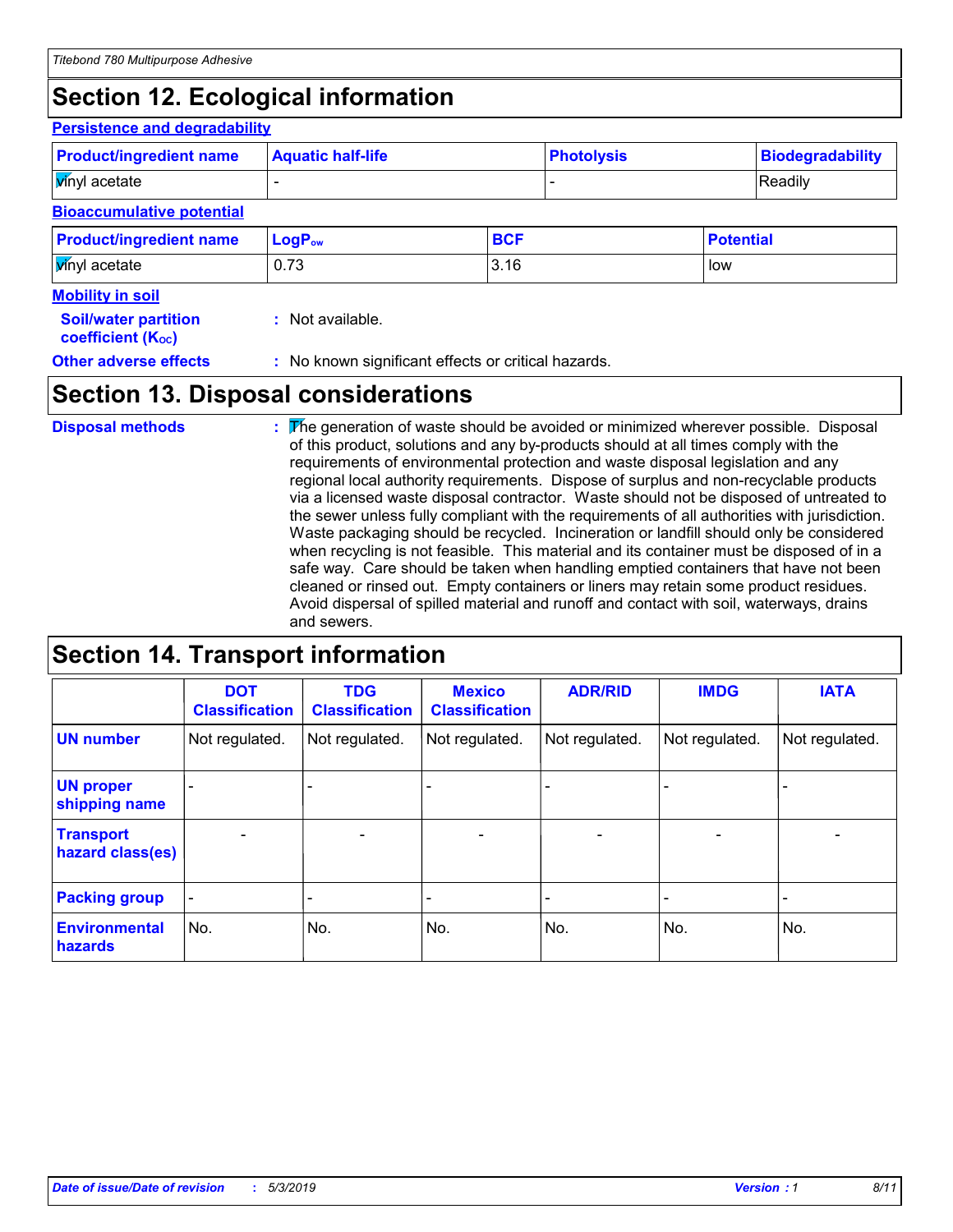# **Section 15. Regulatory information**

### **U.S. Federal regulations**

### **SARA 302/304**

### **Composition/information on ingredients**

|              |               |            | <b>SARA 302 TPQ</b> |                                                                         | <b>SARA 304 RQ</b> |           |
|--------------|---------------|------------|---------------------|-------------------------------------------------------------------------|--------------------|-----------|
| <b>Name</b>  | $\frac{9}{6}$ | <b>EHS</b> | (lbs)               | (gallons)                                                               | (lbs)              | (gallons) |
| wnyl acetate | ≤0.3          | Yes.       | 1000                | 129                                                                     | 5000               | 644.8     |
| SARA 304 RQ  |               |            |                     | $\frac{1}{2}$ 3426171.2 lbs / 1555481.7 kg [382709.1 gal / 1448711.7 L] |                    |           |

### **SARA 311/312**

**Classification :** CARCINOGENICITY - Category 2

### **Composition/information on ingredients**

| <b>Name</b>           | $\frac{9}{6}$ | <b>Classification</b>                                                                                                                                                                                                |
|-----------------------|---------------|----------------------------------------------------------------------------------------------------------------------------------------------------------------------------------------------------------------------|
| <b>V</b> inyl acetate | ≤0.3          | <b>FLAMMABLE LIQUIDS - Category 2</b><br>ACUTE TOXICITY (inhalation) - Category 4<br>CARCINOGENICITY - Category 2<br>SPECIFIC TARGET ORGAN TOXICITY (SINGLE EXPOSURE)<br>(Respiratory tract irritation) - Category 3 |

### **SARA 313**

|                                           | <b>Product name</b>   | <b>CAS number</b> | $\frac{9}{6}$ |
|-------------------------------------------|-----------------------|-------------------|---------------|
| <b>Form R - Reporting</b><br>requirements | <b>V</b> inyl acetate | $108 - 05 - 4$    | l≤0.3         |
| <b>Supplier notification</b>              | Winyl acetate         | $108 - 05 - 4$    | ≤0.3          |

SARA 313 notifications must not be detached from the SDS and any copying and redistribution of the SDS shall include copying and redistribution of the notice attached to copies of the SDS subsequently redistributed.

### **State regulations**

| <b>Massachusetts</b> | : None of the components are listed.                                                                                  |
|----------------------|-----------------------------------------------------------------------------------------------------------------------|
| <b>New York</b>      | $\frac{1}{2}$ The following components are listed: Vinyl acetate                                                      |
| <b>New Jersey</b>    | : The following components are listed: VINYL ACETATE; ACETIC ACID ETHENYL<br>ESTER; PROPYLENE GLYCOL; 1,2-PROPANEDIOL |
| Pennsylvania         | : The following components are listed: ACETIC ACID ETHENYL ESTER;<br>1,2-PROPANEDIOL                                  |

### **California Prop. 65**

This product does not require a Safe Harbor warning under California Prop. 65.

### **International regulations**

**Chemical Weapon Convention List Schedules I, II & III Chemicals** Not listed.

### **Montreal Protocol**

Not listed.

**Stockholm Convention on Persistent Organic Pollutants**

Not listed.

### **UNECE Aarhus Protocol on POPs and Heavy Metals**

Not listed.

### **Inventory list**

**China :** Not determined.

*Date of issue/Date of revision* **:** *5/3/2019 Version : 1 9/11*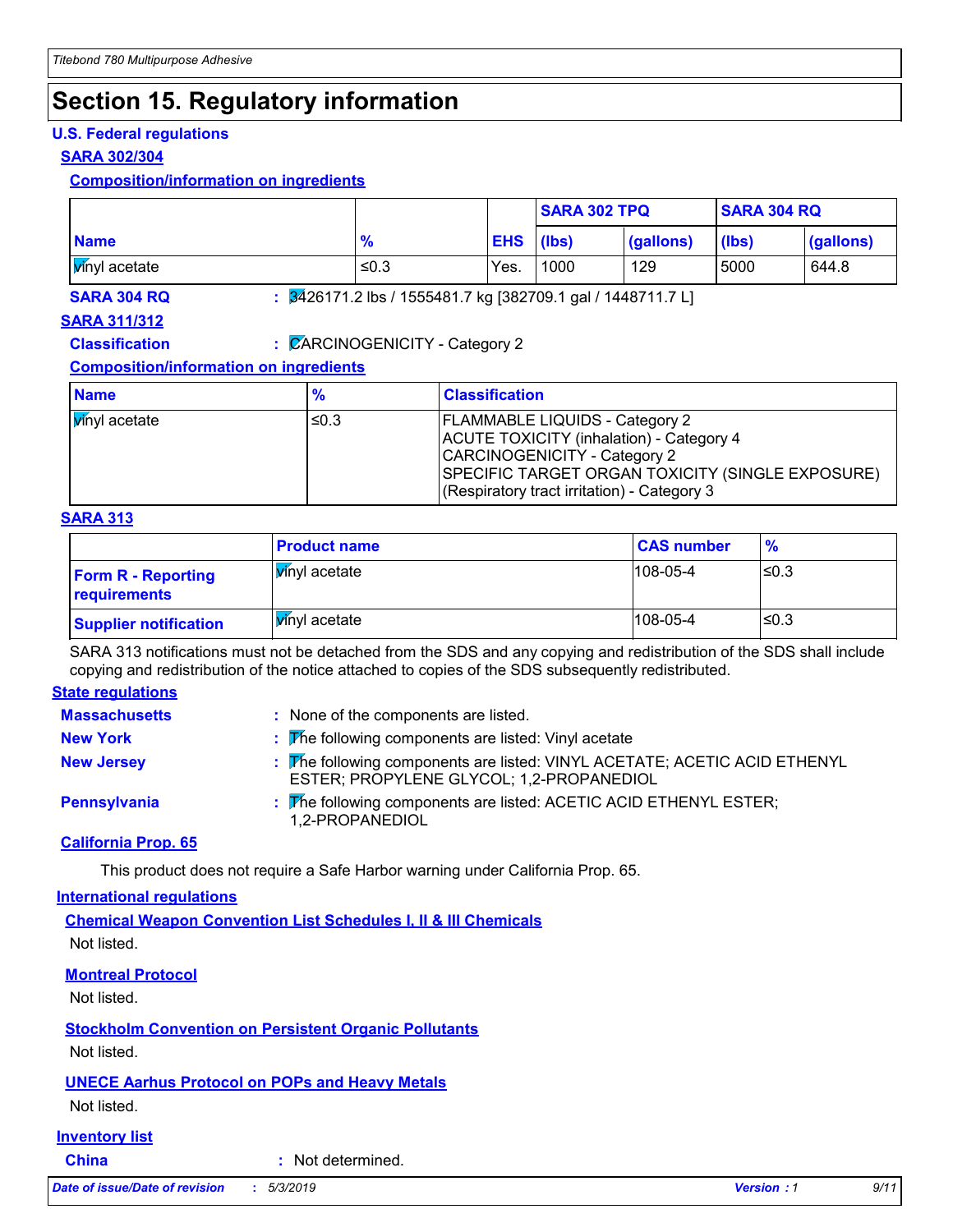# **Section 15. Regulatory information**

**inventory**

**United States TSCA 8(b) :** All components are listed or exempted.

# **Section 16. Other information**

### **Hazardous Material Information System (U.S.A.)**



**Caution: HMIS® ratings are based on a 0-4 rating scale, with 0 representing minimal hazards or risks, and 4 representing significant hazards or risks. Although HMIS® ratings and the associated label are not required on SDSs or products leaving a facility under 29 CFR 1910.1200, the preparer may choose to provide them. HMIS® ratings are to be used with a fully implemented HMIS® program. HMIS® is a registered trademark and service mark of the American Coatings Association, Inc.**

**The customer is responsible for determining the PPE code for this material. For more information on HMIS® Personal Protective Equipment (PPE) codes, consult the HMIS® Implementation Manual.**

### **National Fire Protection Association (U.S.A.)**



**Reprinted with permission from NFPA 704-2001, Identification of the Hazards of Materials for Emergency Response Copyright ©1997, National Fire Protection Association, Quincy, MA 02269. This reprinted material is not the complete and official position of the National Fire Protection Association, on the referenced subject which is represented only by the standard in its entirety.**

**Copyright ©2001, National Fire Protection Association, Quincy, MA 02269. This warning system is intended to be interpreted and applied only by properly trained individuals to identify fire, health and reactivity hazards of chemicals. The user is referred to certain limited number of chemicals with recommended classifications in NFPA 49 and NFPA 325, which would be used as a guideline only. Whether the chemicals are classified by NFPA or not, anyone using the 704 systems to classify chemicals does so at their own risk.**

#### 4/22/2022 **: History Date of printing Date of issue/Date of revision Version Date of previous issue :** 1 **:** 5/3/2019 **:** 4/17/2019 **Key to abbreviations :** ATE = Acute Toxicity Estimate BCF = Bioconcentration Factor GHS = Globally Harmonized System of Classification and Labelling of Chemicals IATA = International Air Transport Association IBC = Intermediate Bulk Container IMDG = International Maritime Dangerous Goods LogPow = logarithm of the octanol/water partition coefficient MARPOL = International Convention for the Prevention of Pollution From Ships, 1973 as modified by the Protocol of 1978. ("Marpol" = marine pollution) **Classification Justification**  $\mathbb Z$ ARCINOGENICITY - Category 2 Expert judgment

#### **Procedure used to derive the classification**